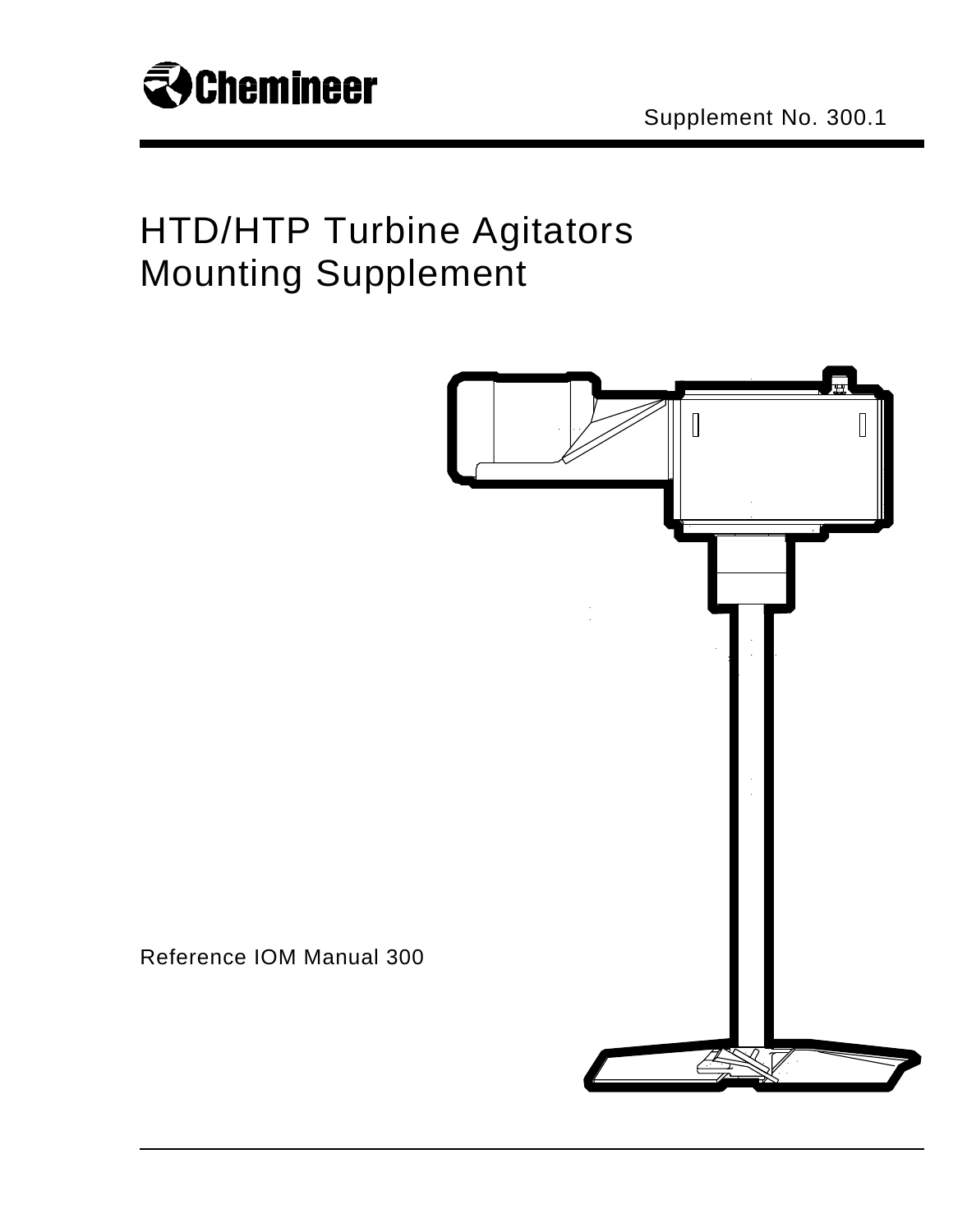## **MOUNTING**

HTD and HTP (open tank) style units usually mount separately from the tank on either a steel structure or a concrete slab over the tank. The steel structure for open tank mounting is typically constructed of two main support beams, with lateral and diagonal bracing, spanning the tank. See *Figure 1, page 2 (HTD) or Figure 2, page 3 (HTP) .* HTD style units may include an auxiliary shaft seal as an option. Refer to the agitator assembly drawing for minimum required mounting height to allow for servicing the seal.

The most frequent cause of mechanical difficulty with an agitator is improper mounting. The agitator extension shaft is designed to run in a true vertical position. *Do not angle or side mount. Do not mount on a surface which is not flat and horizontal.*

During operation of the agitator, the fluid motion in the vessel produced by the rotation of the turbine impeller can exert significant forces and moments on the agitator extension shaft. The forces and moments produced by the turbine rotating in a fluid are; torque, turbine thrust and turbine hydraulic (side) force. Torque implies an unchanging load, but the actual operating torque will show plus or minus 10 to 20 percent variability due to the turbulent conditions within the agitated fluid. Start up of the agitator with the turbine impacted in solids is beyond the scope of these recommendations. Hydraulic forces acting on the turbine generate moments, which act on the shaft and are transmitted to the agitator drive. Because of the random nature of the forces and the rotation of the shaft, the direction of these forces is constantly changing. A pitched blade or axial flow turbine normally pumps downward and generates an upward thrust. The thrust force is generally less than the weight of the unit. Upward pumping turbine thrust force will add to the unit weight. The net effect of the turbine thrust force is to offset or add to the unit weight, contributing to the variability of the support structure loading. The agitator has been designed to accommodate these forces, and as a result, the forces are transmitted directly to the mounting support. The support structure must be rigid enough to support the agitator weight and the live agitator reactions as a result of torque and bending moment. The structure should be sufficiently rigid that the agitator extension shaft will not move more than 1/32 inch per foot (2.6 mm per meter) of length due to deflection of the structure. Refer to the agitator assembly drawing for the support structure design loads.

*Table 3, page 5*, Recommended Beam Sizes, is keyed to model, a case size and tank diameter. Select the appropriate beam size for your application. Beams of equivalent section modulus and moment of inertia and/or modulus of elasticity can be used. See *Figure 1, page 2 (HTD)* or *Figure 2, page 3 (HTP).* Refer to *Table 2, page 4* for mounting dimensions.

This information is intended as a guide and does not relieve the user of completely analyzing the entire mounting system.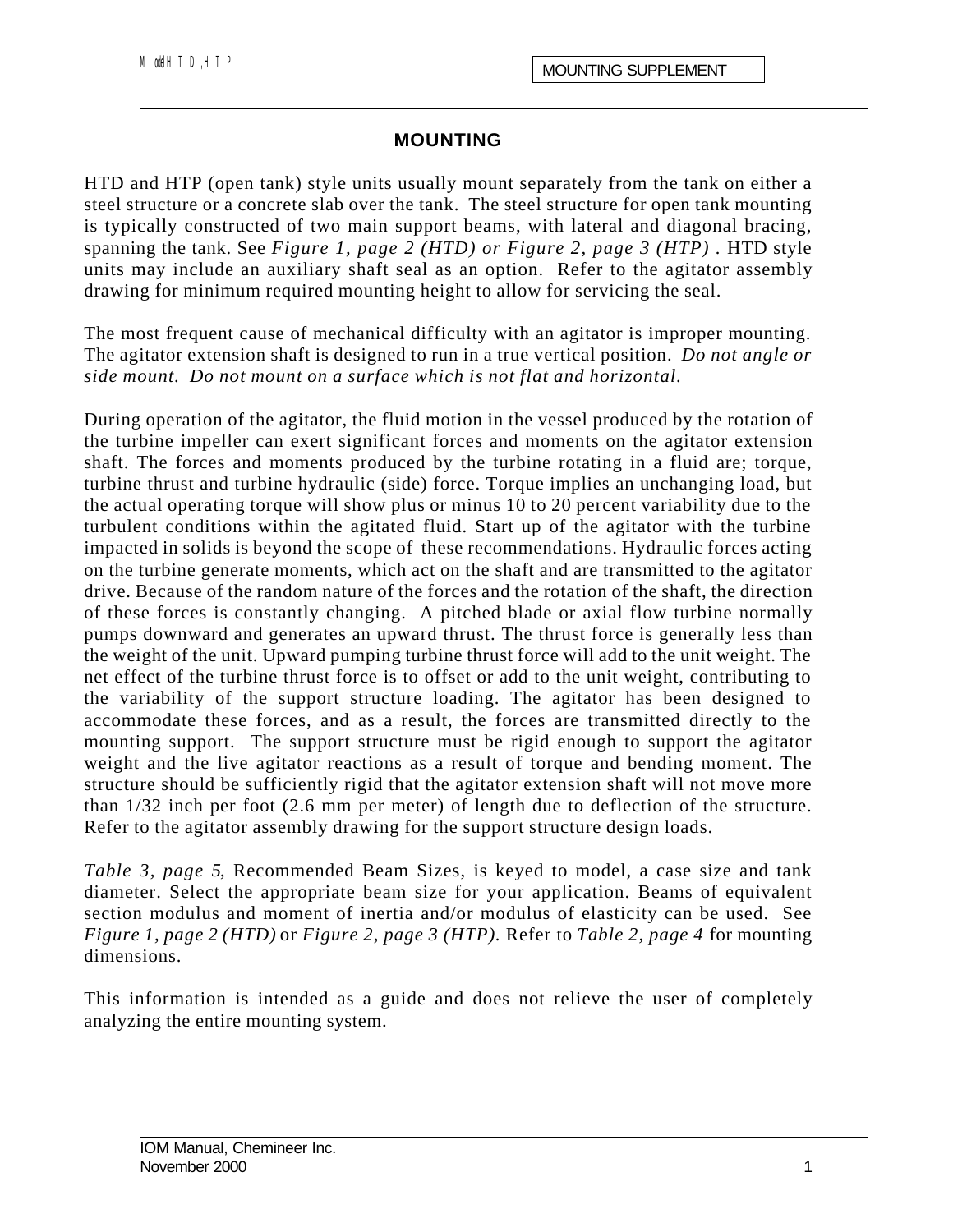

Figure 1: Open Tank Beam Mounting - HTD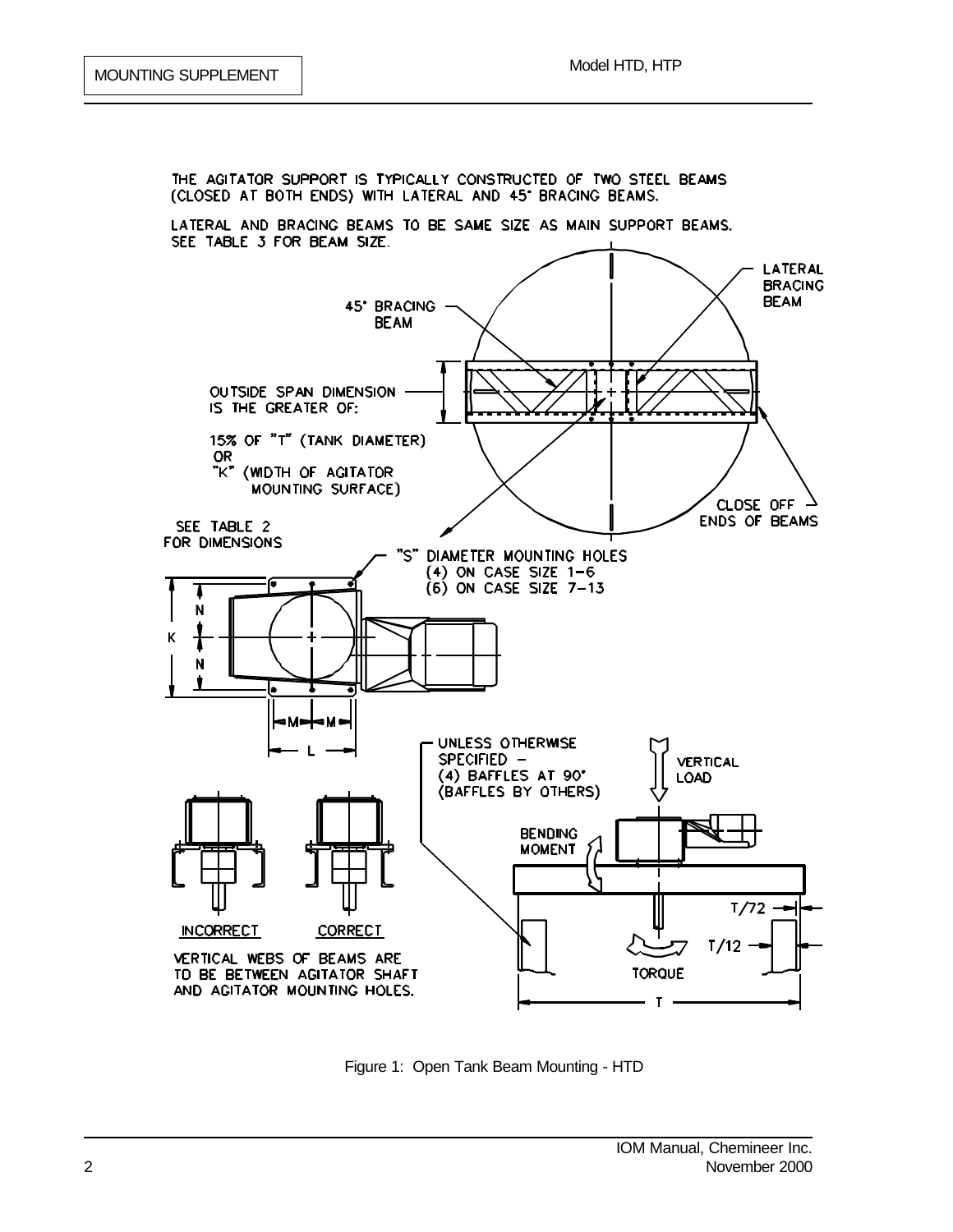

Figure 2: Open Tank Beam Mounting - HTP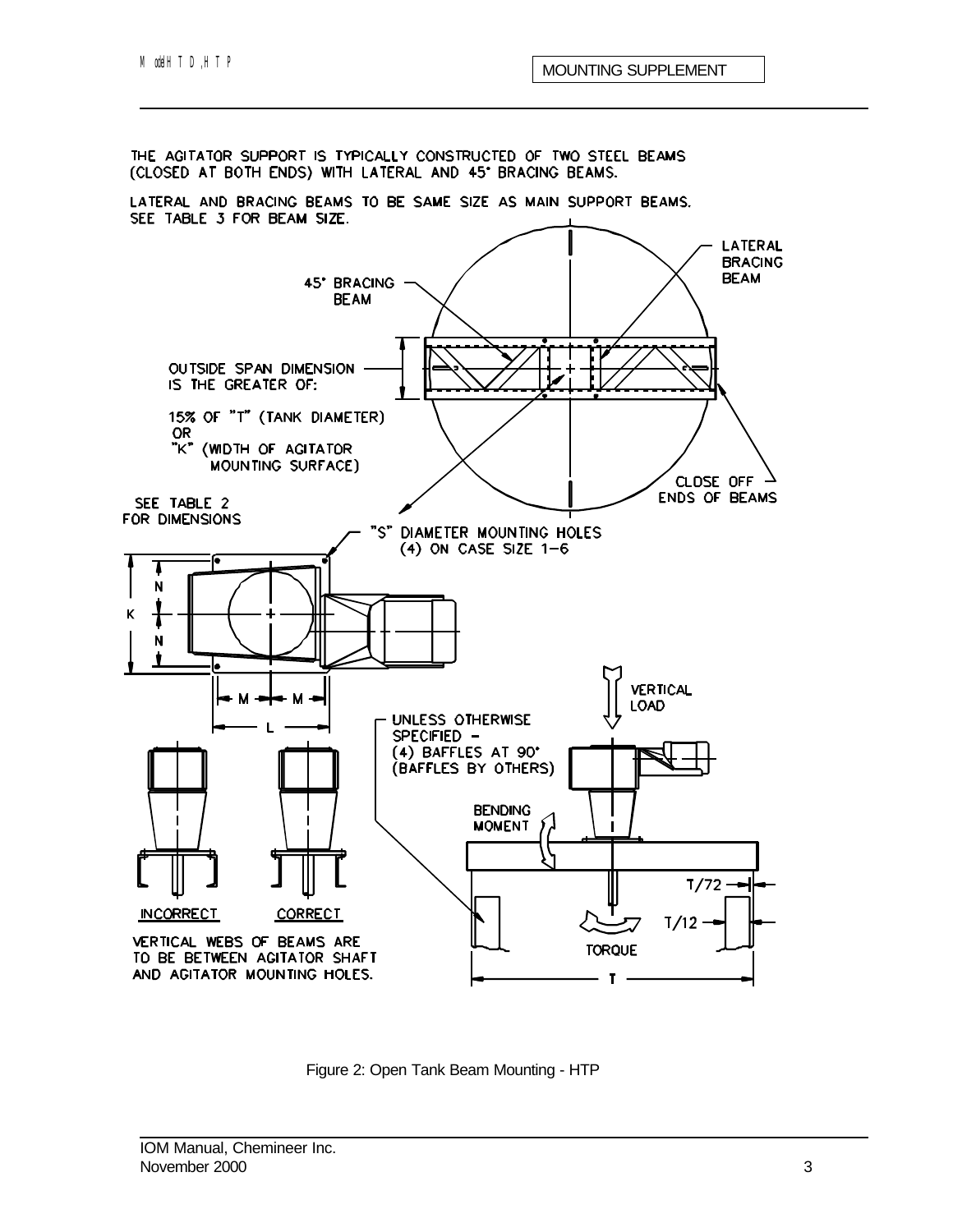| CASE<br><b>SIZE</b> | Model HTD        |        |       |        |       |       |       |       |              |      |
|---------------------|------------------|--------|-------|--------|-------|-------|-------|-------|--------------|------|
|                     | Κ                |        | L     |        | M     |       | N     |       | $\mathsf{s}$ |      |
|                     | in               | mm     | in    | mm     | in    | mm    | in    | mm    | in           | mm   |
| 1                   | 13.00            | 330.2  | 8.00  | 203.2  | 3.25  | 82.6  | 5.63  | 142.9 | 0.63         | 15.9 |
| 2                   | 16.00            | 406.4  | 10.00 | 254.0  | 4.25  | 108.0 | 7.00  | 177.8 | 0.63         | 15.9 |
| 3                   | 18.00            | 457.2  | 11.50 | 292.1  | 4.75  | 120.7 | 8.00  | 203.2 | 0.75         | 19.1 |
| 4                   | 20.50            | 520.7  | 16.50 | 419.1  | 7.25  | 184.2 | 9.13  | 231.8 | 0.88         | 22.2 |
| 5                   | 22.50            | 571.5  | 16.50 | 419.1  | 7.25  | 184.2 | 10.00 | 254.0 | 0.88         | 22.2 |
| 6                   | 25.00            | 635.0  | 18.50 | 469.9  | 8.25  | 209.6 | 11.25 | 285.8 | 0.88         | 22.2 |
| $\overline{7}$      | 34.00            | 863.6  | 21.00 | 533.4  | 9.25  | 235.0 | 15.75 | 400.1 | 1.00         | 25.4 |
| 8                   | 38.50            | 977.9  | 22.00 | 558.8  | 9.50  | 241.3 | 17.75 | 450.9 | 1.13         | 28.6 |
| 9                   | 41.00            | 1041.4 | 26.00 | 660.4  | 11.50 | 292.1 | 19.00 | 482.6 | 1.13         | 28.6 |
| 10                  | 45.00            | 1143.0 | 33.00 | 838.2  | 15.00 | 381.0 | 21.00 | 533.4 | 1.13         | 28.6 |
| 11                  | 52.00            | 1320.8 | 39.00 | 990.6  | 17.75 | 450.9 | 24.25 | 616.0 | 1.38         | 34.9 |
| 12                  | 57.00            | 1447.8 | 48.00 | 1219.2 | 22.25 | 565.2 | 26.75 | 679.5 | 1.63         | 41.3 |
| 13                  | 68.00            | 1727.2 | 50.50 | 1282.7 | 23.00 | 584.2 | 32.25 | 819.2 | 1.63         | 41.3 |
|                     |                  |        |       |        |       |       |       |       |              |      |
|                     |                  |        |       |        |       |       |       |       |              |      |
| CASE<br>SIZE        | <b>Model HTP</b> |        |       |        |       |       |       |       |              |      |
|                     | Κ                |        | Г     |        | M     |       | N     |       | $\mathbf S$  |      |
|                     | in               | mm     | in    | mm     | in    | mm    | in    | mm    | in           | mm   |
| 1                   | 16.50            | 419.1  | 16.50 | 419.1  | 7.25  | 184.2 | 7.25  | 184.2 | 0.75         | 19.1 |
| $\overline{c}$      | 16.50            | 419.1  | 16.50 | 419.1  | 7.25  | 184.2 | 7.25  | 184.2 | 0.75         | 19.1 |
| 3                   | 16.50            | 419.1  | 16.50 | 419.1  | 7.25  | 184.2 | 7.25  | 184.2 | 0.75         | 19.1 |
| 4                   | 25.00            | 635.0  | 25.00 | 635.0  | 11.25 | 285.8 | 11.25 | 285.8 | 0.88         | 22.2 |
| 5                   | 25.00            | 635.0  | 25.00 | 635.0  | 11.25 | 285.8 | 11.25 | 285.8 | 0.88         | 22.2 |

6 25.00 635.0 25.00 635.0 11.25 285.8 11.25 285.8 0.88 22.2

## TA BLE2MOUNTING DIMENSIONS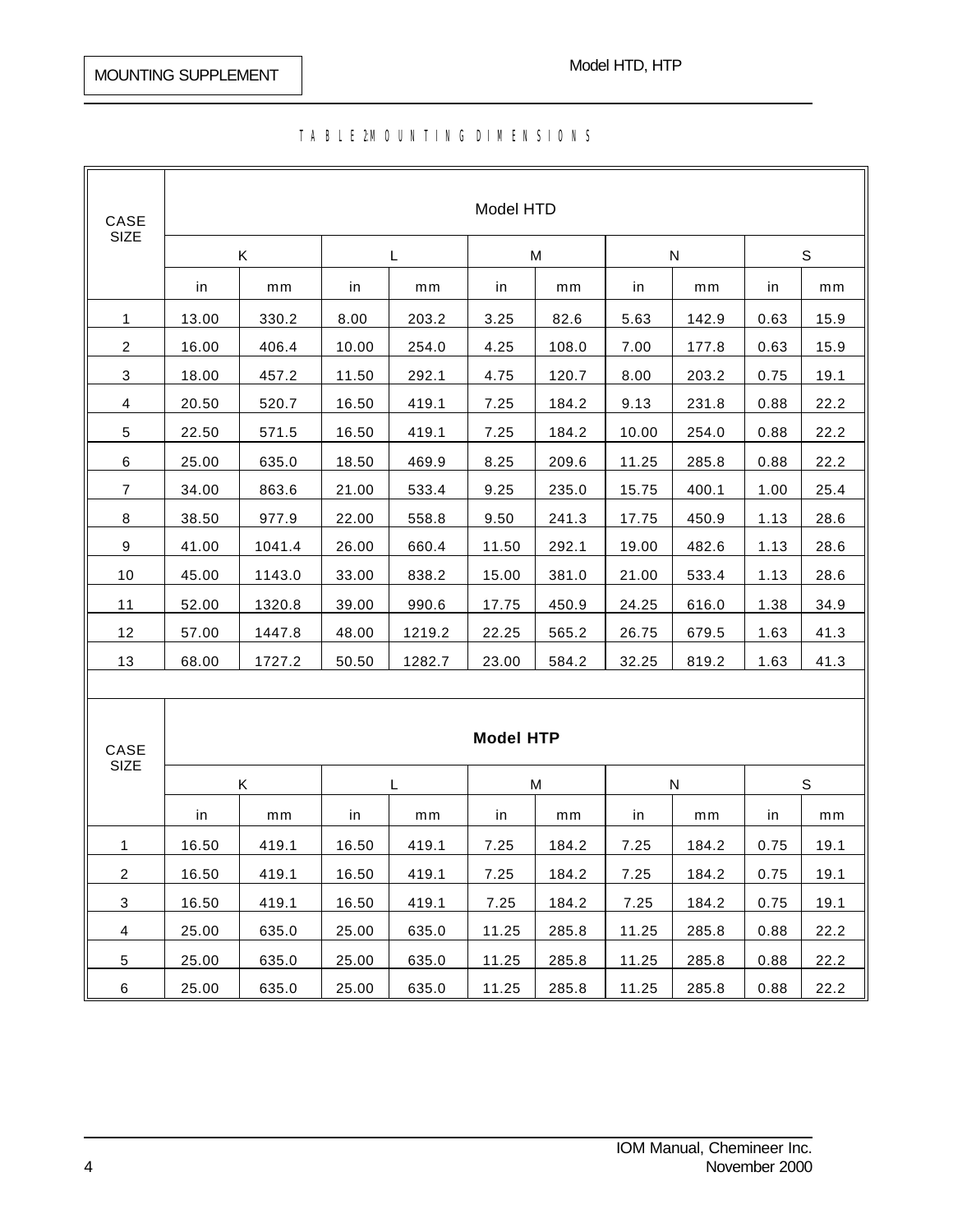|                | Tank Diameter, Feet (Meters) |                 |                      |                      |                      |  |  |
|----------------|------------------------------|-----------------|----------------------|----------------------|----------------------|--|--|
| Case<br>Size   | 4(1.22)                      | 6(1.83)         | 8(2.44)              | 10(3.05)             | 15(4.57)             |  |  |
| 1              | $C4 \times 5.4$              | $C5 \times 6.7$ | $C6 \times 8.2$      | $C7 \times 9.8$      | W12 x 14             |  |  |
| 2              | $C5 \times 6.7$              | $C6 \times 8.2$ | $C7 \times 9.8$      | W8 x 10              | W12 x 14             |  |  |
| 3              | $C6 \times 8.2$              | $C7 \times 9.8$ | W8 x 10              | W <sub>10</sub> x 12 | W <sub>12</sub> x 19 |  |  |
| $\overline{4}$ | ---                          | $C7 \times 9.8$ | W8 x 10              | W12 x 14             | W14 x 22             |  |  |
| 5              | $- - -$                      | W8 x 10         | W <sub>10</sub> x 12 | W12 x 14             | W16 x 26             |  |  |
| 6              |                              | W8 x 10         | W <sub>10</sub> x 12 | W12 x 16             | W <sub>16</sub> x 31 |  |  |
| $\overline{7}$ | ---                          | ---             | W12 x 14             | W14 x 22             | W18 x 35             |  |  |
| 8              |                              |                 | W12 x 16             | W14 x 22             | W18 x 40             |  |  |
| 9              | ---                          |                 |                      | W16 x 26             | W21 x 44             |  |  |
| 10             |                              |                 |                      | W18 x 31             | W24 x 55             |  |  |
| 11             |                              | ---             | ---                  | ---                  | W24 x 62             |  |  |
| 12             |                              |                 |                      |                      | W24 x 76             |  |  |

## TABLE 3: RECOMMENDED BEAM SIZES

| Case           | Tank Diameter, Feet (Meters) |                      |           |            |            |  |  |
|----------------|------------------------------|----------------------|-----------|------------|------------|--|--|
| Size           | 20(6.10)                     | 25(7.62)             | 30(9.14)  | 40 (12.19) | 50 (15.24) |  |  |
| 1              | W12 x 19                     | W <sub>16</sub> x 26 | W18 x 35  | W24 x 55   | W24 x 76   |  |  |
| 2              | W14 x 22                     | W16 x 31             | W18 x 40  | W24 x 62   | W27 x 84   |  |  |
| 3              | W16 x 26                     | W18 x 40             | W21 x 50  | W27 x 84   | W30 x 116  |  |  |
| 4              | W18 x 35                     | W21 x 50             | W24 x 62  | W30 x 99   | W36 x 135  |  |  |
| 5              | W18 x 40                     | W24 x 55             | W24 x 76  | W30 x 116  | W36 x 160  |  |  |
| 6              | W21 x 44                     | W24 x 62             | W27 x 84  | W33 x 118  | W36 x 194  |  |  |
| $\overline{7}$ | W24 x 55                     | W27 x 84             | W30 x 99  | W36 x 160  | W36 x 280  |  |  |
| 8              | W24 x 62                     | W27 x 84             | W30 x 116 | W36 x 194  | W36 x 280  |  |  |
| 9              | W24 x 76                     | W30 x 99             | W33 x 130 | W36 x 260  | $\star$    |  |  |
| 10             | W27 x 84                     | W33 x 118            | W36 x 160 | $\star$    | $\star$    |  |  |
| 11             | W30 x 99                     | W36 x 135            | W36 x 194 | $\star$    | $\star$    |  |  |
| 12             | W30 x 116                    | W36 x 160            | W36 x 260 | $\star$    | $\star$    |  |  |
| 13             | $\star$                      | $\star$              | $\star$   | $\star$    | $\star$    |  |  |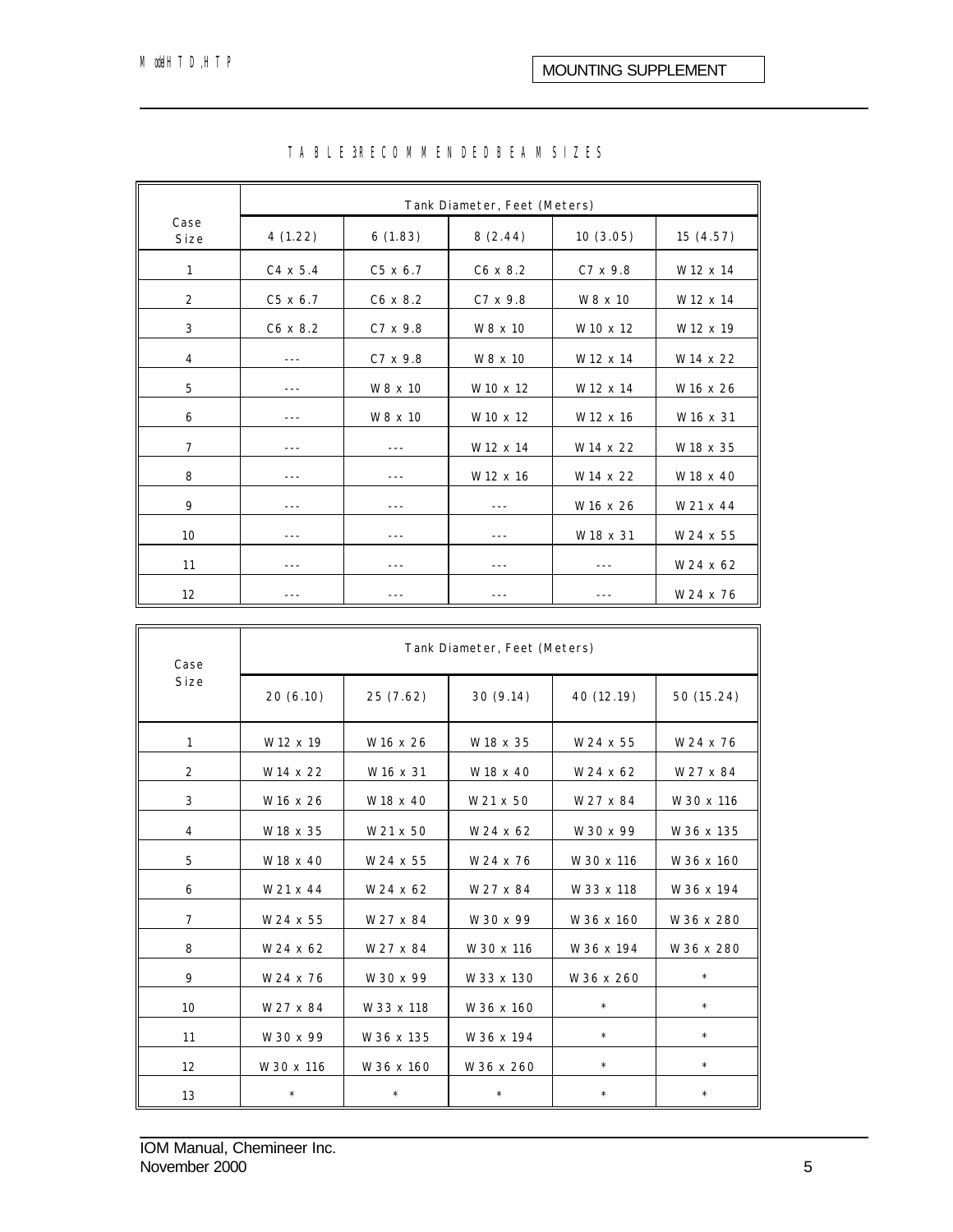\* Consult Chemineer C = American Standard Channel W = Wide Flange Beam